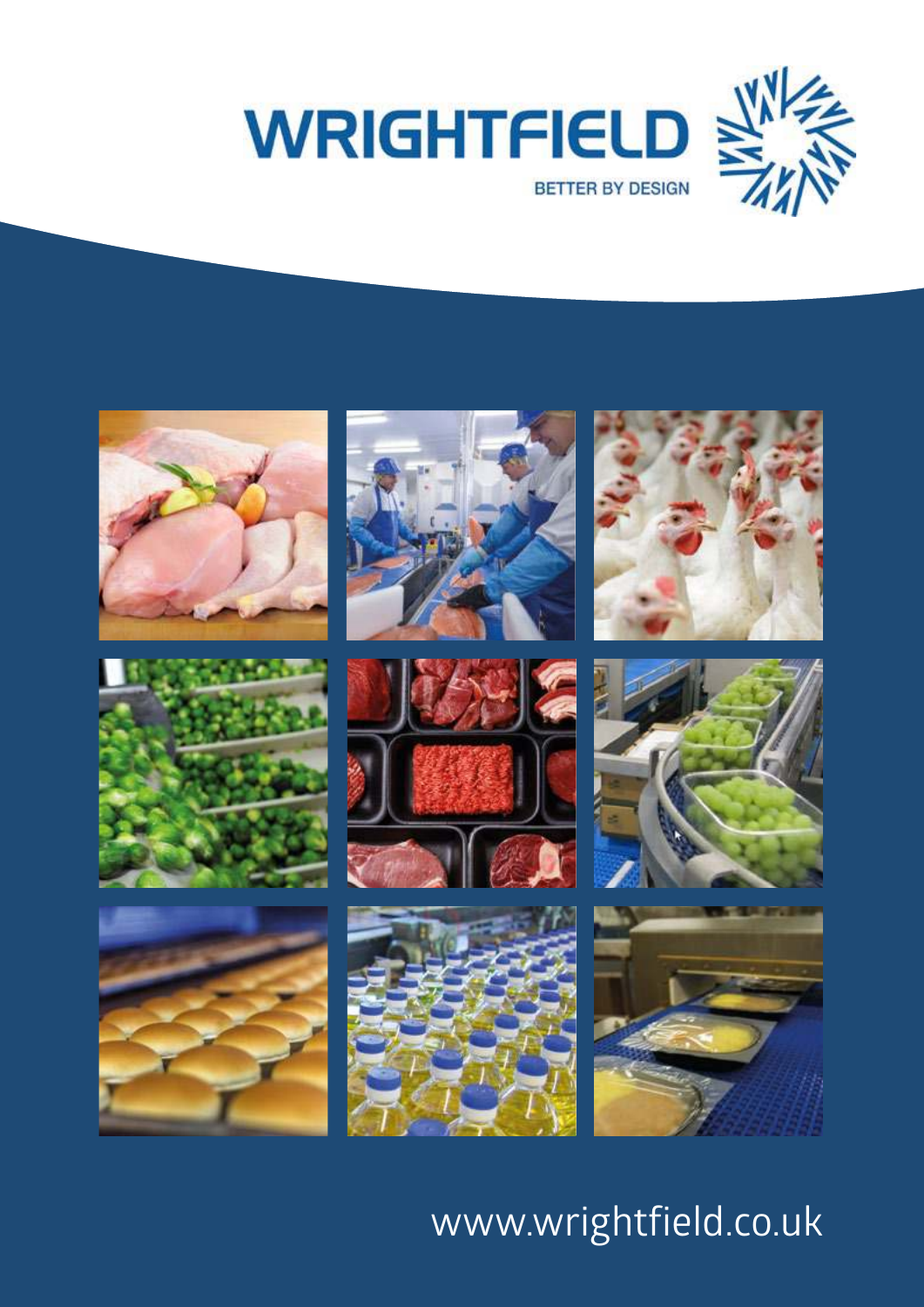# Advice and Services for the food processing industry

- **Conveyor design**
- **Belt selection**
- **Plant layout**
- **Product flow analysis**

The wealth of knowledge within our sales, design and project teams, enables Wrightfield to offer a comprehensive range of consultancy services.

#### Custom Design and Manufacture of Food Processing Equipment

Wrightfield custom design and manufacture food processing equipment solutions to suit demanding customer requirements. Our bespoke solutions can automate the most difficult applications and processes to improve quality, efficiency and productivity.

> *A distillation coil, part of a project for extracting plant oils*



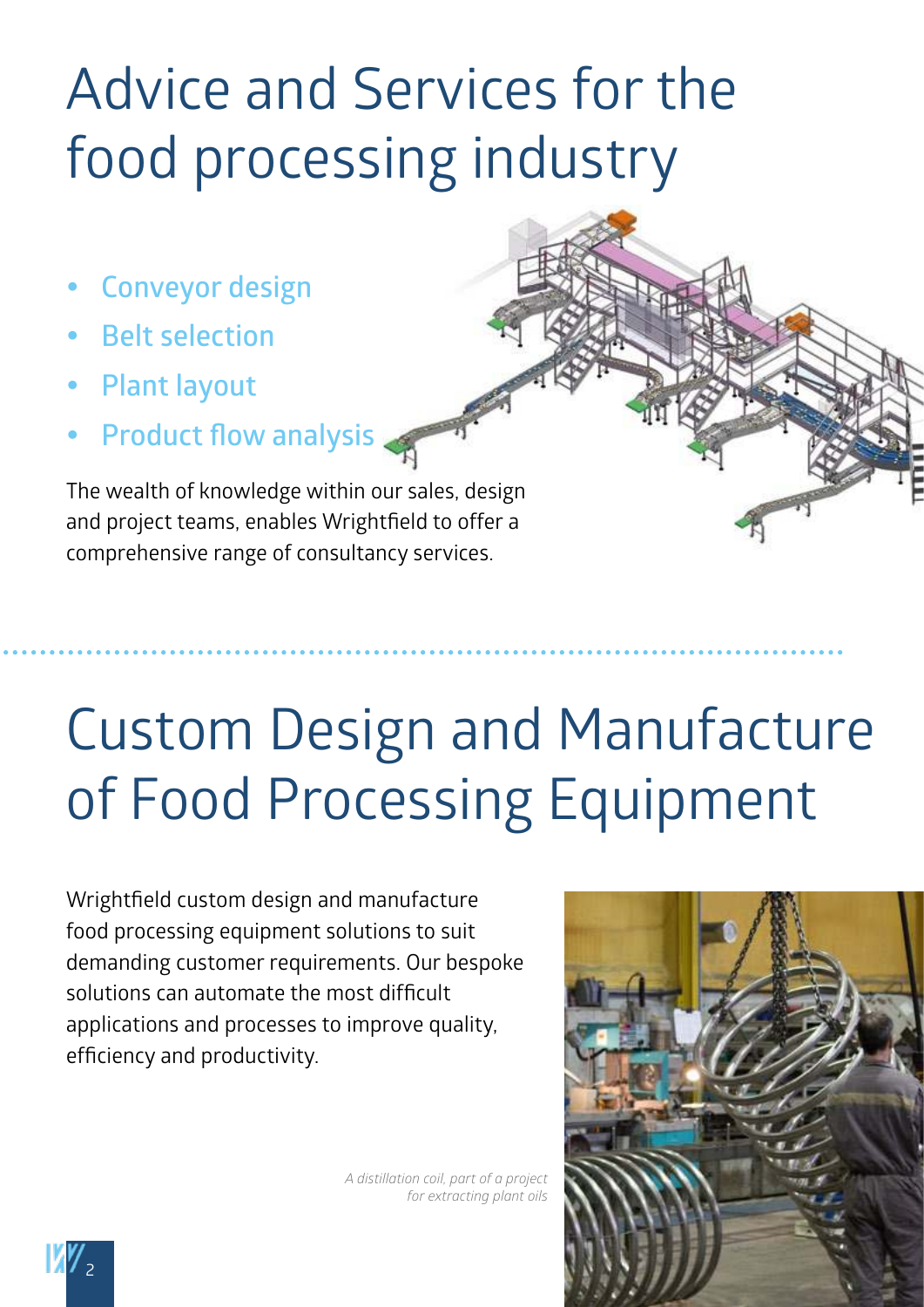

*Batcher feed line for portion weighing in poultry factory*

Wrightfield design and manufacture a complete range of conveyor solutions, including:

- **Straight transfer**
- y **Radius**
- y **Elevator and de-elevator**
- **Multi Lane and merge**
- **Spiral elevator and de-elevator**
- **Packing stations**
- **Inspection and grading**
- y **Basket, crate and tray**
- **High hygiene construction**

Wrightfield can supply a single conveyor unit, through to a complete turnkey plant solution.



*Elevators feeding multi-head weighers*



*Grape packing line*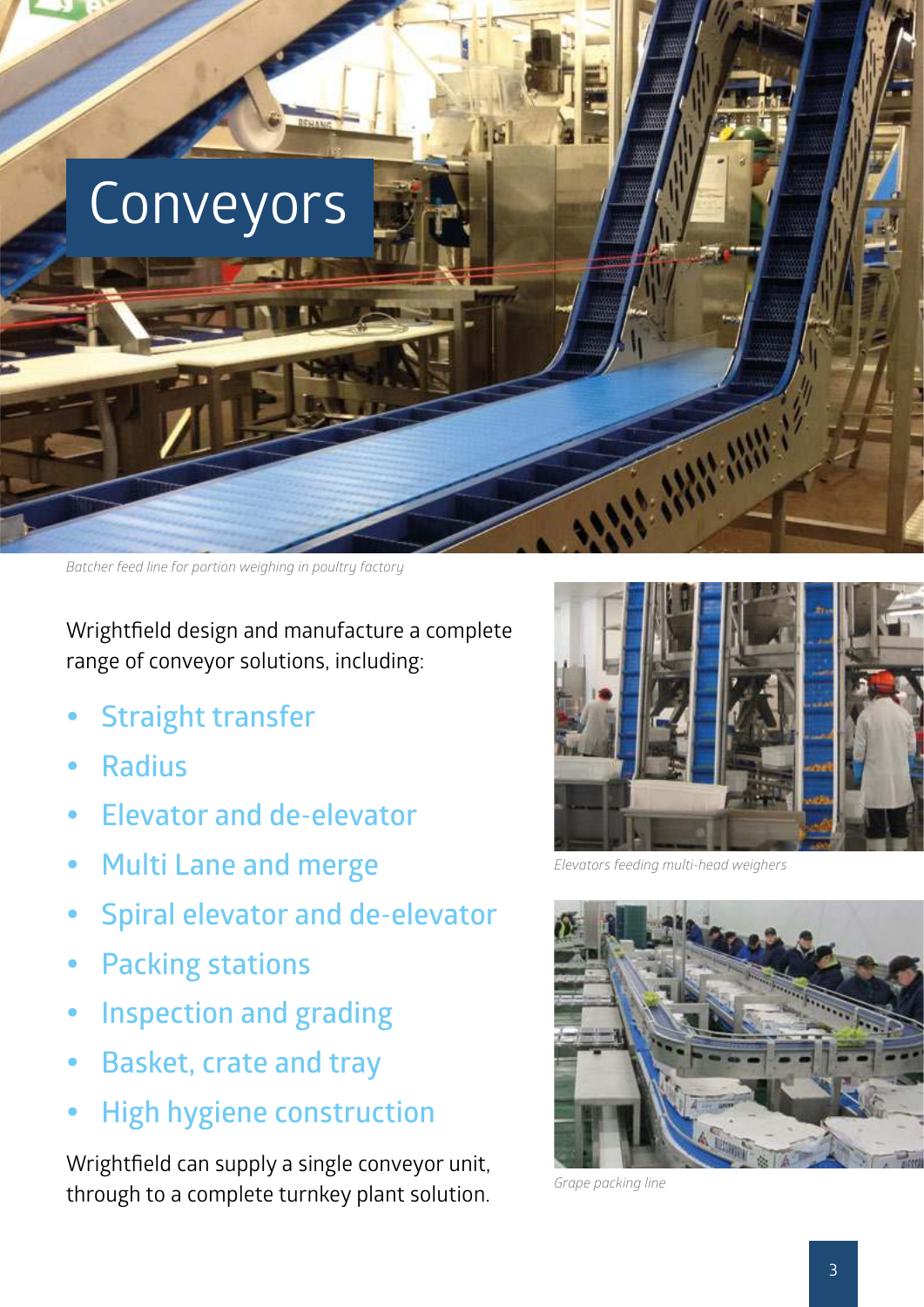### Process Machinery - Manufactured

#### Meat Press **wrightField** & S



The Wrightfield Meat Press has a unique additional control mechanism to cater for fluctuations in product temperature.





#### Dicers and Slicers

Our Dicers and Slicers are distributed by FAM Belgium throughout the world.

#### Breading and Coating

A single machine for pre-dusting or bread-crumbing. Reduces changeovers, idle time, cleaning cost and floor space for machines that often stand idle.





#### Poultry Process and Evisceration

Poultry Process and Evisceration equipment up to 5,000 Birds/hour.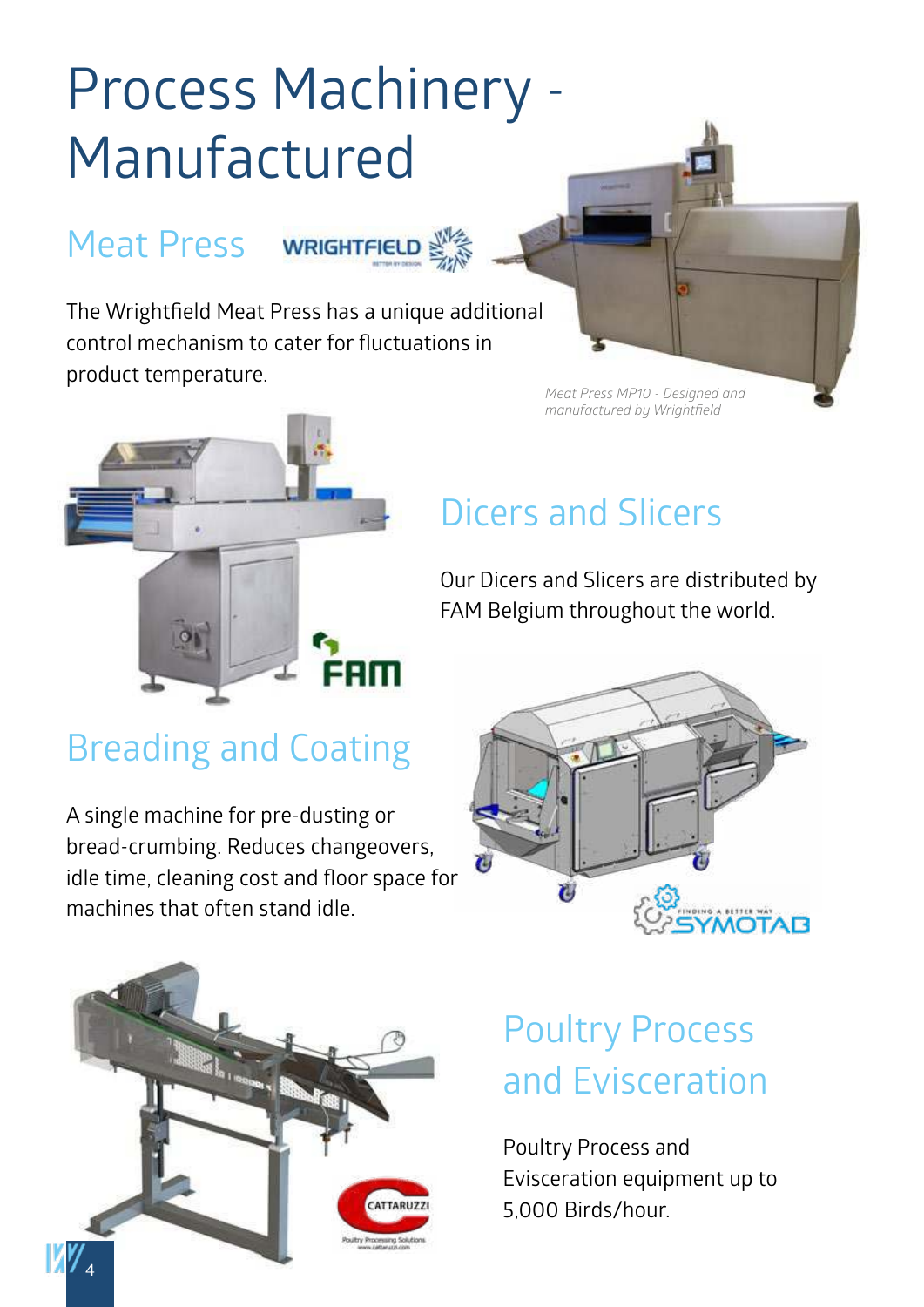# Low Atmospheric Pressure Stunning

The most humane stunning system (RSPCA) with loss of consciousness occuring within 40 seconds.

Summary of LAPS™ Benefits:

- y **Unique patented technology**
- **Eliminates the need for Gas**
- y **Less hazardous than alternative systems**
- **EFSA approved**
- **Extensive body of scientific research**
- **The future for poultry stunning**

- **Improved throughput**
- **Minimise downtime**
- y **Easier maintenance**
- **Higher safety levels**

#### Pro-Load™

A modern improved engineering design solution that provides significant operational improvements and offers improved humane conditions for bird transportation.

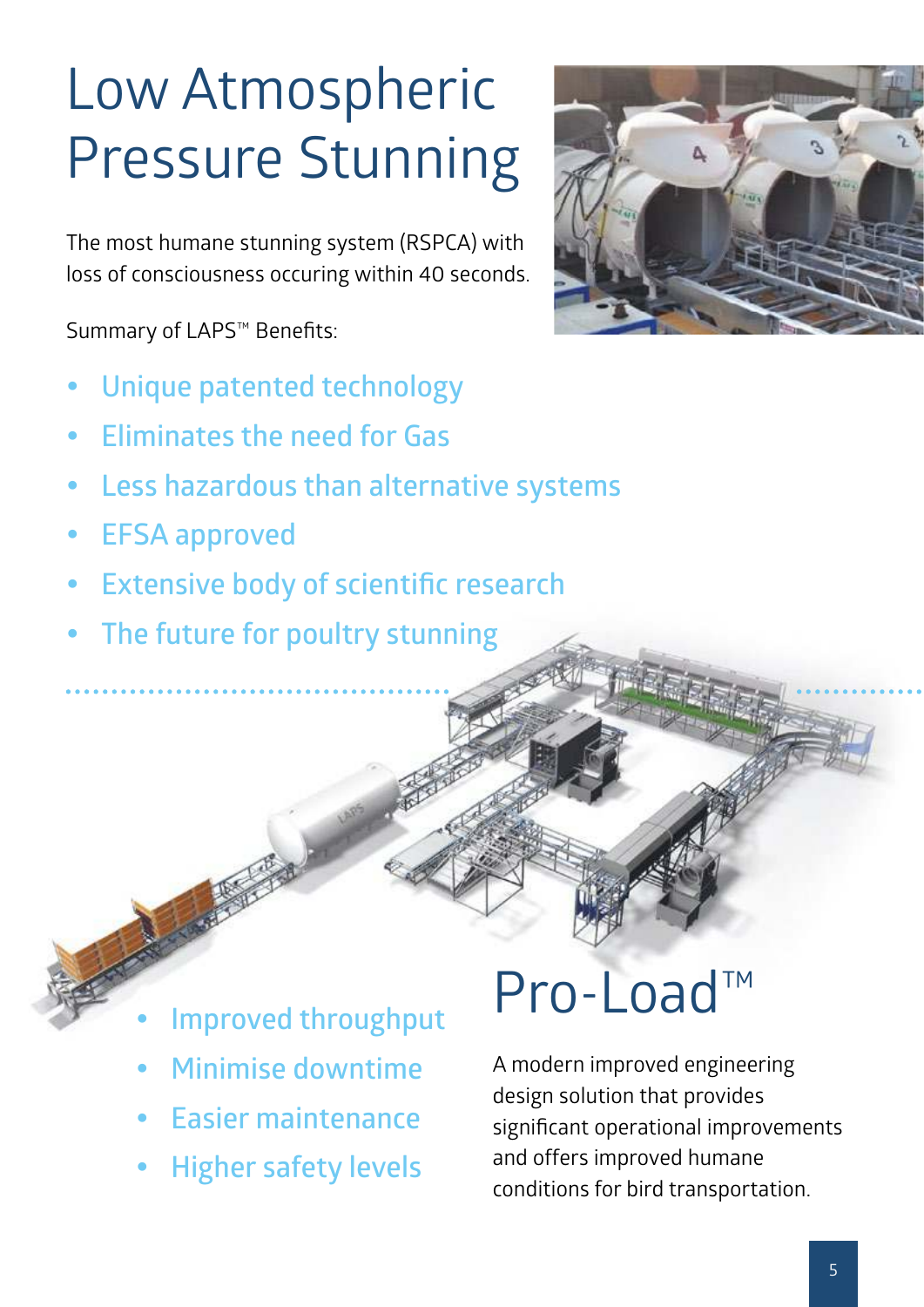# Bespoke Architectural **Steelwork Solutions**

Wrightfield offer architectural steelwork solutions, either fabricating products from customer's detailed drawings or working with the customer to design and manufacture a bespoke solution.

Products are manufactured to the highest quality and to the customer's specification.



*Bespoke teardrop window frame for leading pharmaceutical company*



*Conveyors and walkways in packing hall of pie manufacturer*

# Platforms and Mezzanines

Wrightfield are specialists in the design and build of stainless and mild steel access structures. One of our key product lines is the design and installation of bespoke platforms, gantries or walkways for any purpose or application. Be it a control station, elevated work zone, inspection area or even a bridge over a production line, a Wrightfield system can get you there.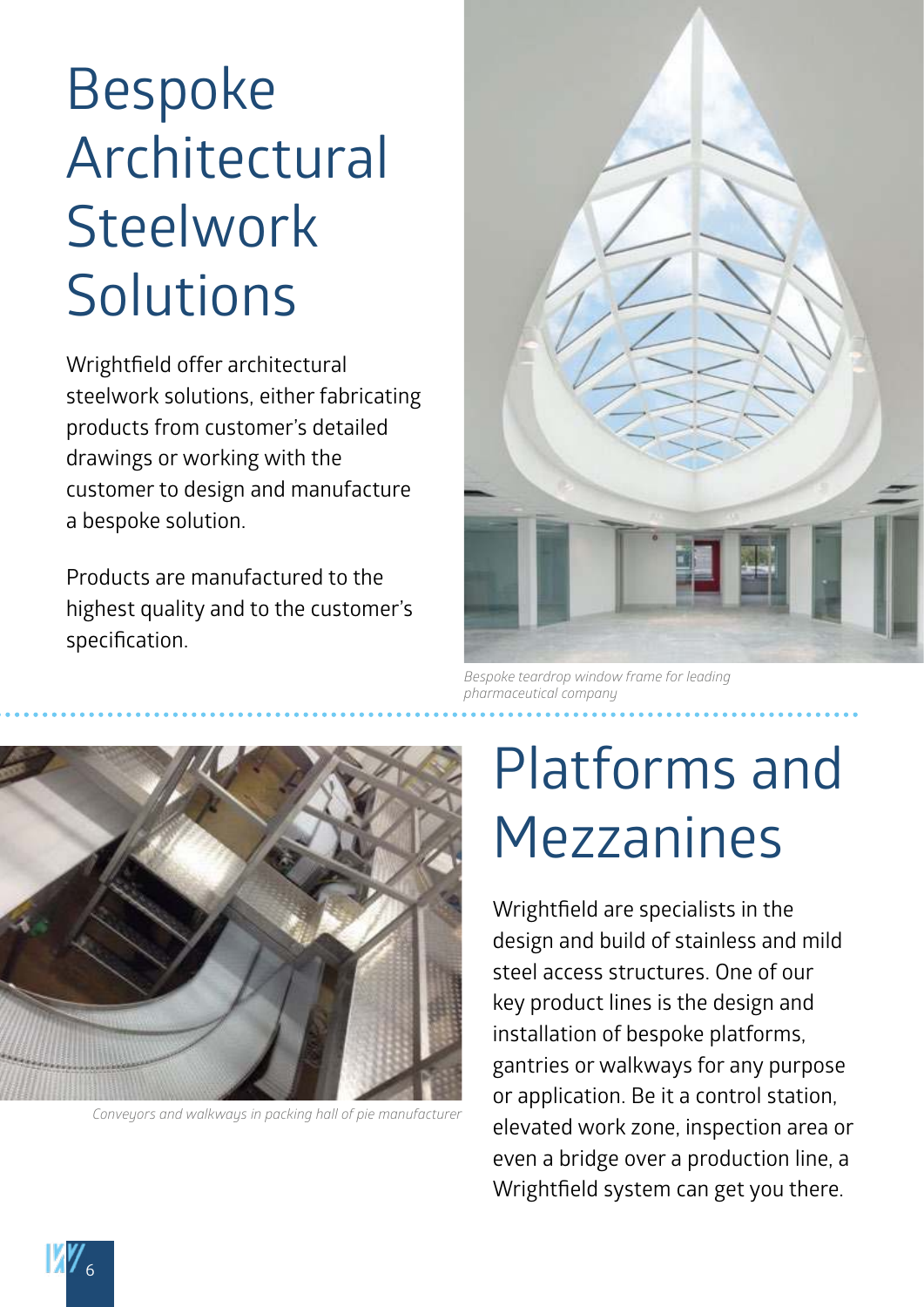Our History



The company Wrightfield Ltd was established in 1989. Design, fabrication and assembly are all based at our purpose built facility in Eye, Suffolk.

Our 26,000 sq. ft. facility is the centre for our in house design, project planning and manufacturing activities. Our design team use the latest 3d modelling software to create equipment conveyor system designs and our manufacturing facility is capable of handling the most demanding of projects.

# Service and Maintenance

A range of services, spares and support packages designed specifically for the food sector. Bespoke support packages available upon request.



Planned Preventative Maintenance Maintenance



Spares - Components<br> **Cover Spares - Components**<br> **Cover Spares - Cover Spares - Cover Spares - Cover** & Machined Parts